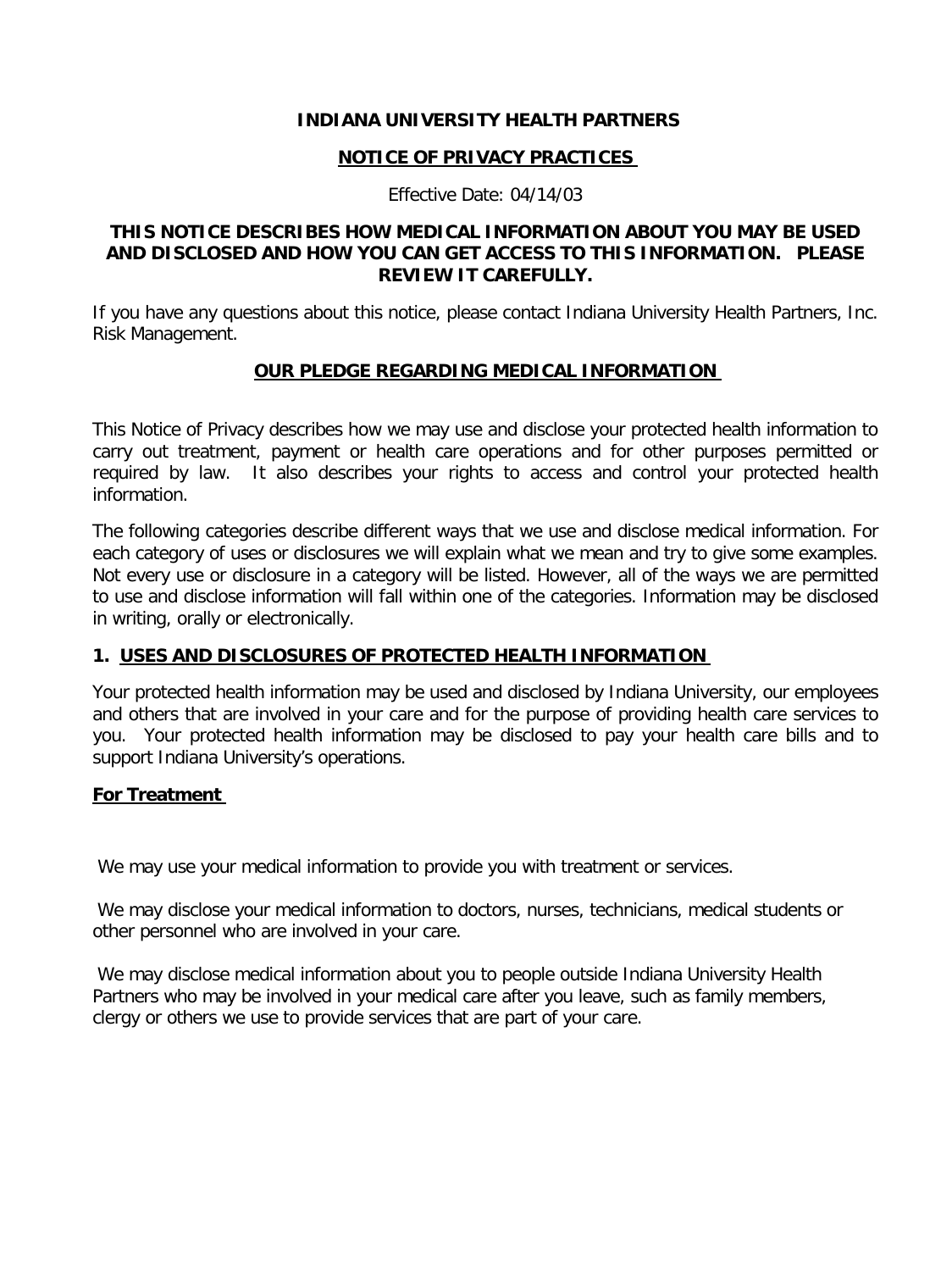For example, a doctor treating you for a broken leg may need to know if you have diabetes, because diabetes may slow the healing process. Different departments may share medical information about you in order to coordinate the different things you need.

#### **For Payment**

We may use and disclose your medical information so that treatment and services you receive at the hospital may be billed to and payment may be collected from you, an insurance company or a third party.

For example, we may need to give your health plan information about your treatment received at the hospital so your health plan will pay us or reimburse you for the services. We may also tell your insurance carrier about treatment that you are going to receive in the future, to obtain prior approval or to find out if they will pay for the treatment.

#### **For Health Care Operations**

We may use and disclose medical information about you for our business operations. These uses and disclosures are necessary to run Indiana University Health Partners and make sure that all of our patients receive quality care.

For example, we may use medical information to review our treatment and services and to evaluate our performance.

We may combine medical information about many patients to decide what additional services we should offer, what services are not needed and whether certain new treatments are effective.

We may disclose information to doctors, nurses, technicians, medical students and other personnel for review and learning purposes.

We may combine the medical information we have with medical information from other hospitals to compare how we are doing and see where we can make improvements in the care and services we offer.

We may remove information that identifies you from this set of medical information so others may use it to study health care and health care delivery without learning the identities of the specific patients.

#### **Business Associates**

We contract with outside organizations, called business associates, to perform some of our operational tasks on our behalf. Examples would include billing agencies and a copy service we use when making copies of your health record. When these services are performed, we disclose the necessary health information to these companies so that they can perform the tasks we have asked them to do, and bill you or your third-party payer for services rendered. To protect your health information, however, we require the business associate to appropriately safeguard your information.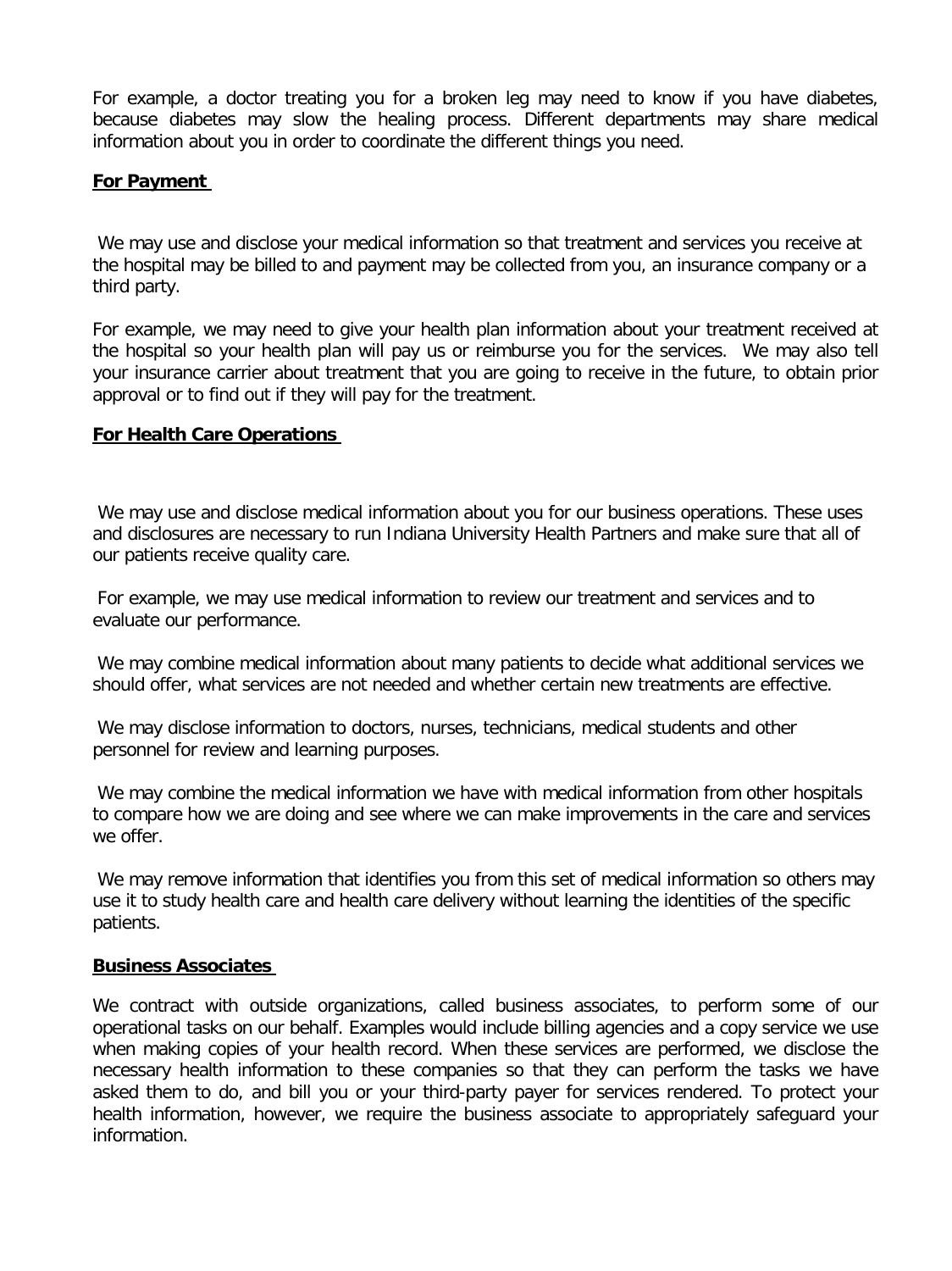## **Appointment Reminders**

We may use and disclose your medical information to remind you of appointments for treatment, annual exams or prescription refills.

## **Treatment Alternatives**

We may use and disclose medical information to tell you about or recommend possible treatment options or alternatives that may be of interest to you.

#### **Health-Related Benefits and Services**

We may use and disclose medical information to tell you about health-related benefits or services. For example, this may include a new heart care program that we offer.

#### **Fundraising Activities**

We may use medical information to contact you in an effort to raise money for the hospital and its operations. We may disclose medical information to a foundation related to Indiana University Health Partners so that the foundation may contact you in raising money for the hospital. We would only release contact information, such as your name, address and phone number, and the dates you received treatment or services at the hospital. If you do not want to be contacted for fundraising efforts, you must notify Indiana University's Marketing Department in writing.

#### **Hospital Directory**

We may include certain limited information about you in the hospital directory while you are a patient. This information may include your name, location in the hospital and your general condition (e.g., fair, stable, etc.). This directory information may be released to people who ask for you by name so that they may generally know how you are doing. If you do not want this information shared, please let us know.

## **Individuals Involved in Your Care or Payment for Your Care**

We may disclose your protected health information to a friend or family member or other person specifically designated by you and who is involved in your medical care.

We may also give medical information to someone who helps to pay for your care.

We may tell friends and family about your condition and that you are in the hospital.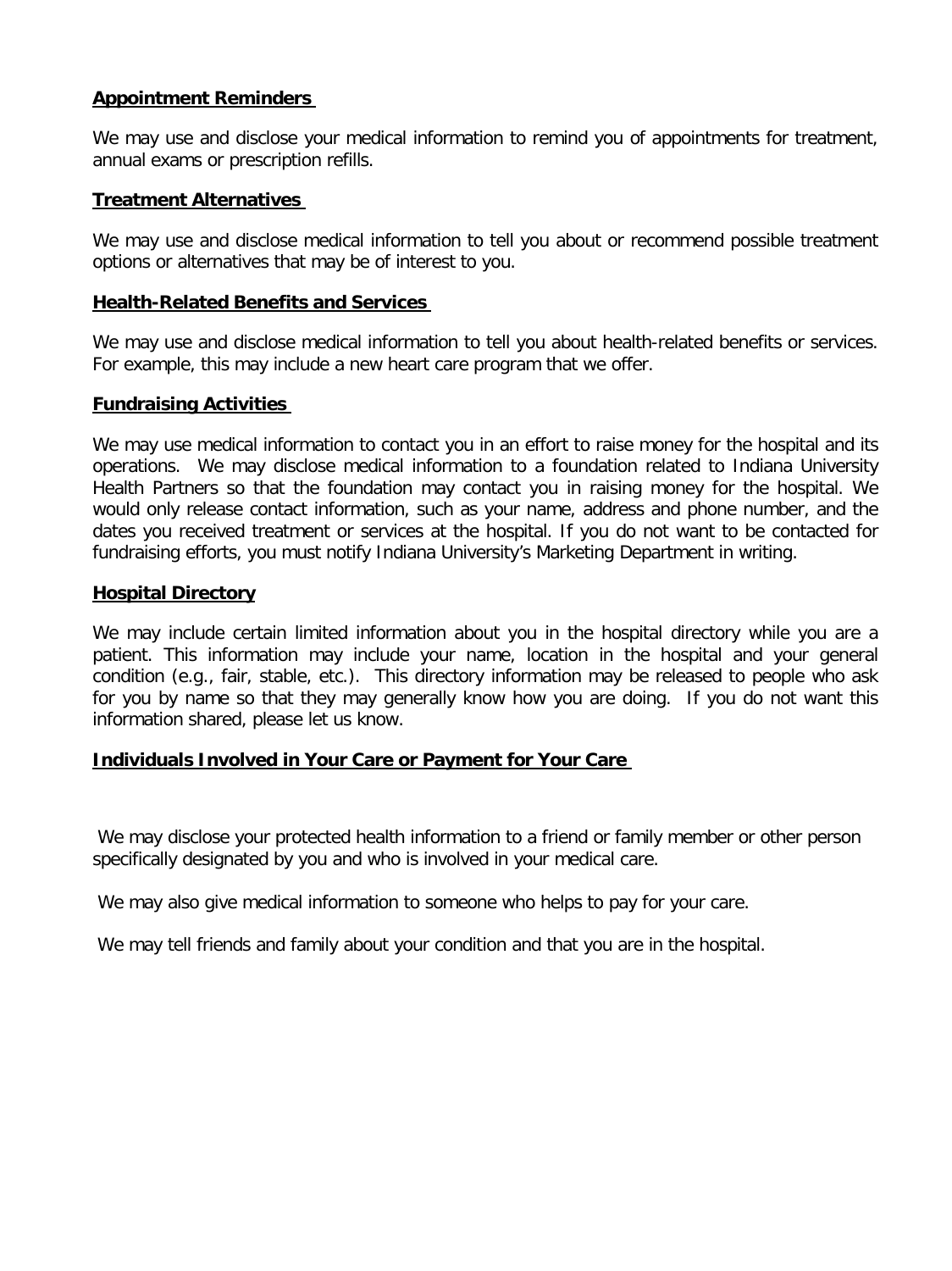We may disclose information about you to an entity assisting in disaster relief efforts so that your family can be notified about your condition, status and locations.

## **Research**

All research projects are subject to and a special approval process which evaluates a proposed project and its use of medical information, trying to balance the potential benefits of research with patients' needs for privacy of their medical information. Before we use or disclose medical information for research, the project will have been approved through this research approval process.

We may release information about you to researchers preparing to conduct a research project who need to know how many patients have a specific health problem.

A research project may involve comparing the health and recovery of all patients who received one medication to those who received another for the same condition. In that situation, you would not be identified or contacted, but your medical information may be used but kept confidential.

If a doctor caring for you believes you may be interested in, or benefit from, a research study, your doctor and the committee will approve someone to contact you to see if you are interested in the study. At that time, you would be contacted with more information and you would have the right to authorize continued contact or refuse further contact.

#### **To Avert a Serious Threat to Health or Safety**

We may use and disclose medical information about you when necessary to prevent a serious threat to your health and safety or the health and safety of the public or another person. Any disclosure, however, would only be to someone able to help prevent the threat.

#### **Organ and Tissue Donation**

If you are an organ donor, we may release medical information to organizations that handle organ procurement or organ, eye or tissue transplantation, or to an organ donation bank as necessary to facilitate organ or tissue donation and transplantation.

#### **Military and Veterans**

If you are a member of the armed forces, we may release medical information about you as required by military command authorities. We may also release medical information about foreign military personnel to the appropriate foreign military authority.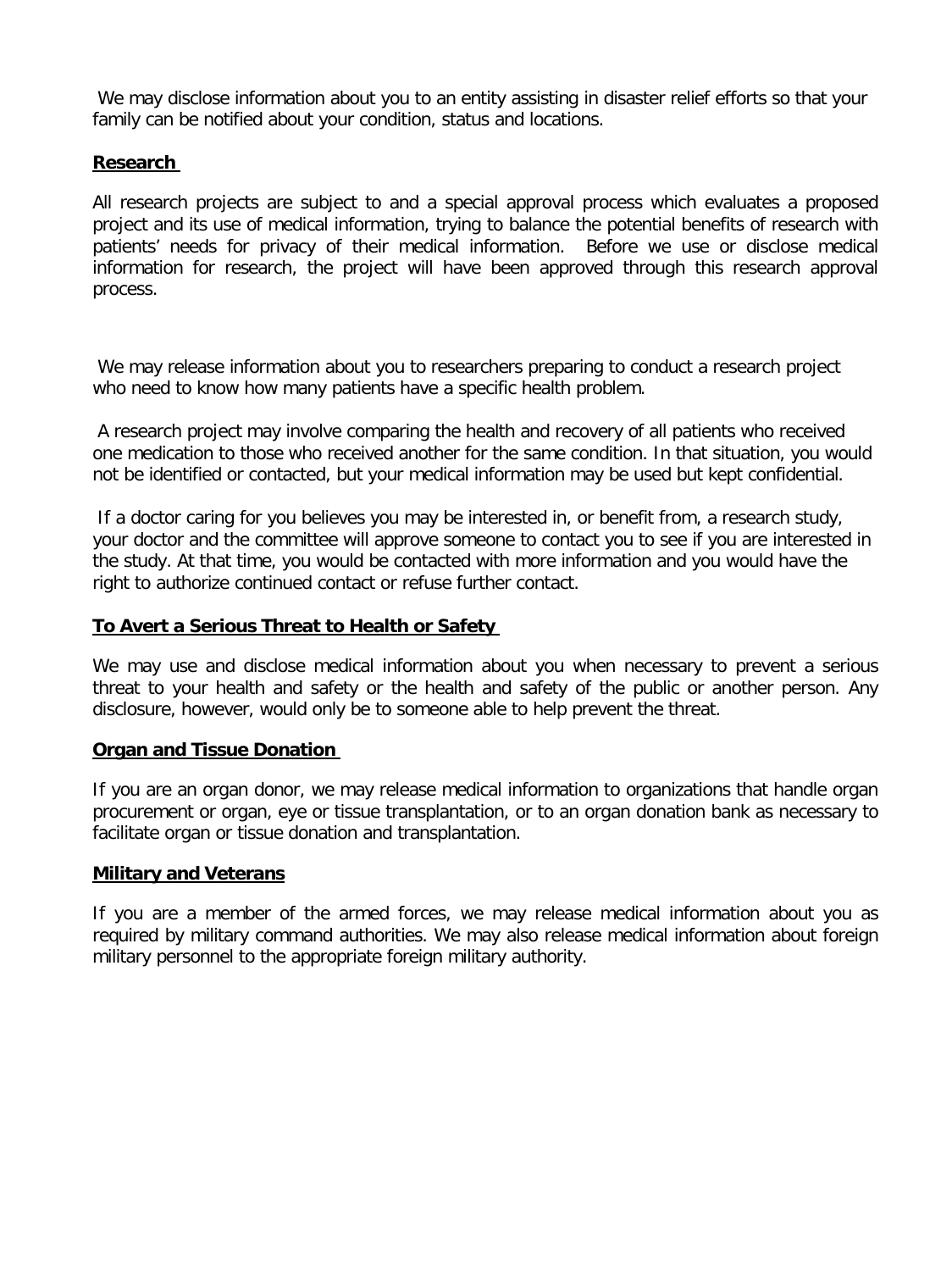## **Workers' Compensation**

We may release medical information about you for workers' compensation or similar programs. These programs provide benefits for work-related injuries or illnesses.

## **Public Health Risks and Patient Safety Issues**

We may disclose medical information about you for public health activities or to ensure your safety. These activities generally include the following:

to prevent or control disease, injury or disability;

to report births and deaths;

to report actual or suspected child or elder abuse or neglect;

to report reactions to medications or problems with products;

to notify people of recalls of products they may be using;

to notify a person who may have been exposed to a disease or may be at risk for contracting or spreading a disease or condition;

to report mandatory disease state reporting, such as cancer registries;

to notify the appropriate government authority if we believe a patient has been the victim of abuse, neglect or domestic violence. We will only make this disclosure when required or authorized by law.

## **Health Oversight Activities**

We may disclose medical information to a health oversight agency for activities authorized by law. These oversight activities include, for example, audits, investigations, inspections and licensure. These activities are necessary for the government to monitor the health care system, government programs and compliance with civil rights laws.

## **Communicable Disease**

We may disclose your protected health information, if authorized, to a person who may have been exposed to a communicable disease or may otherwise be at risk for contracting or spreading the disease or condition.

## **Abuse or Neglect**

We may disclose your protected health information to a public health agent authorized by law to receive report s of child abuse or neglect. In addition, we may disclose your health information to a governmental entity or agency authorized to receive such information if we believe that you have been the victim of abuse, neglect or domestic violence. In this case, the disclosure would be consistent with the requirements of applicable federal and state law.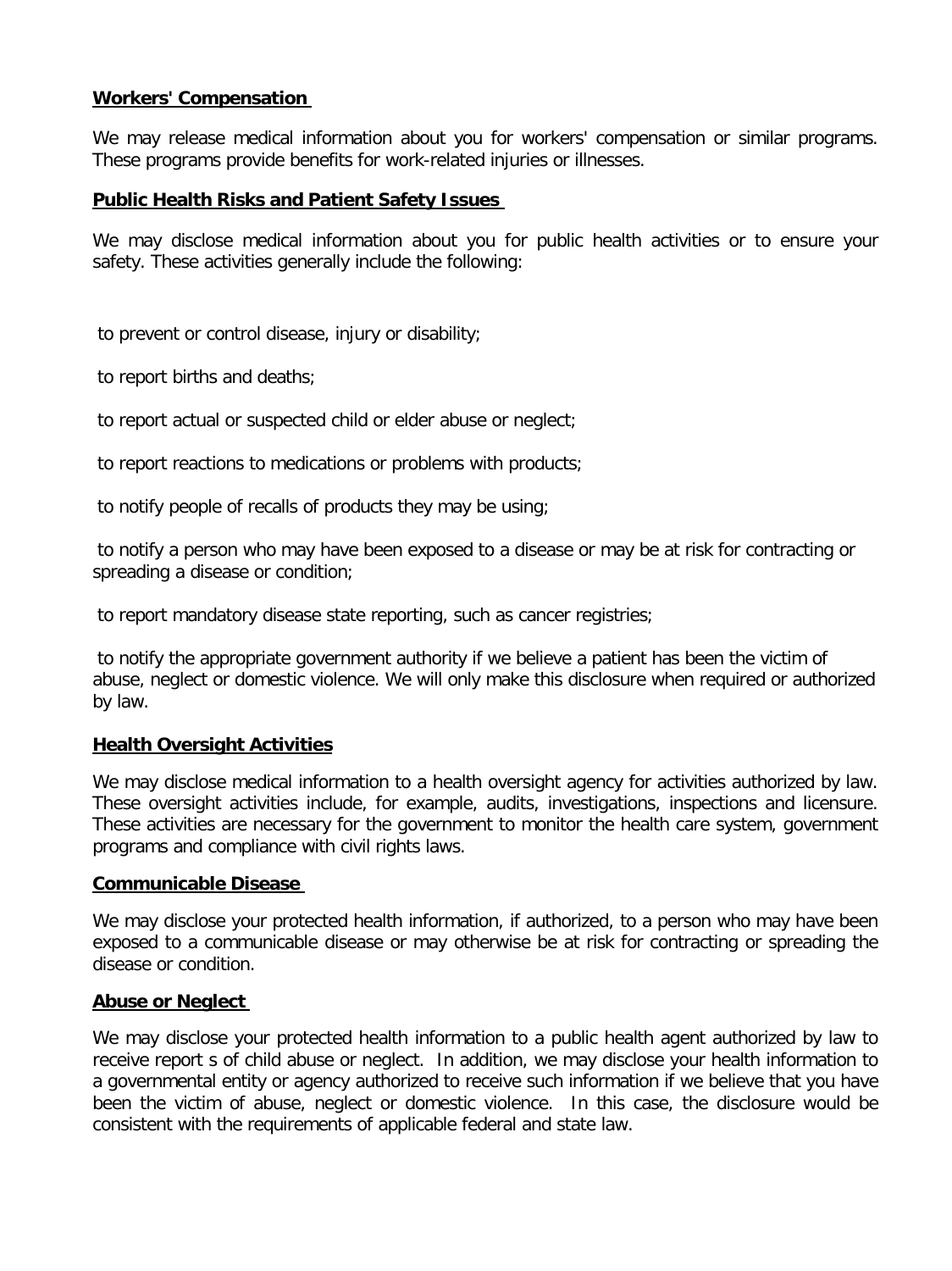## **Lawsuits and Disputes**

If you are involved in a lawsuit or a dispute, we may disclose medical information about you in response to a court or administrative order. We may also disclose medical information about you in response to a subpoena, discovery request or other lawful process by someone else involved in the dispute, but only if efforts have been made to tell you about the request or to obtain an order protecting the information requested.

## **Law Enforcement**

We may release medical information if asked to do so by law enforcement official:

in response to a court order, subpoena, warrant, summons or similar process;

to identify or locate a suspect, fugitive, material witness or missing person;

about the victim of a crime, if, under certain limited circumstances, we are unable to obtain the person's agreement;

about a death we believe may be the result of criminal conduct;

about criminal conduct at the hospital; and

in emergency circumstances to report a crime; the location of the crime or victims; or the identity, description or location of the person who committed the crime.

## **Coroners, Medical Examiners and Funeral Directors**

We may release medical information to a coroner or medical examiner. This may be necessary, for example, to identify a deceased person or determine the cause of death. We may also release medical information about patients of the hospital to funeral directors as necessary to carry out their duties.

# **National Security and Intelligence Activities**

We may release medical information about you to authorized federal officials for intelligence, counterintelligence and other national security activities authorized by law.

## **Protective Services for the President and Others**

We may disclose medical information about you to authorized federal officials so they may provide protection to the President, other authorized persons or foreign heads of state or conduct special investigations.

# **Inmates**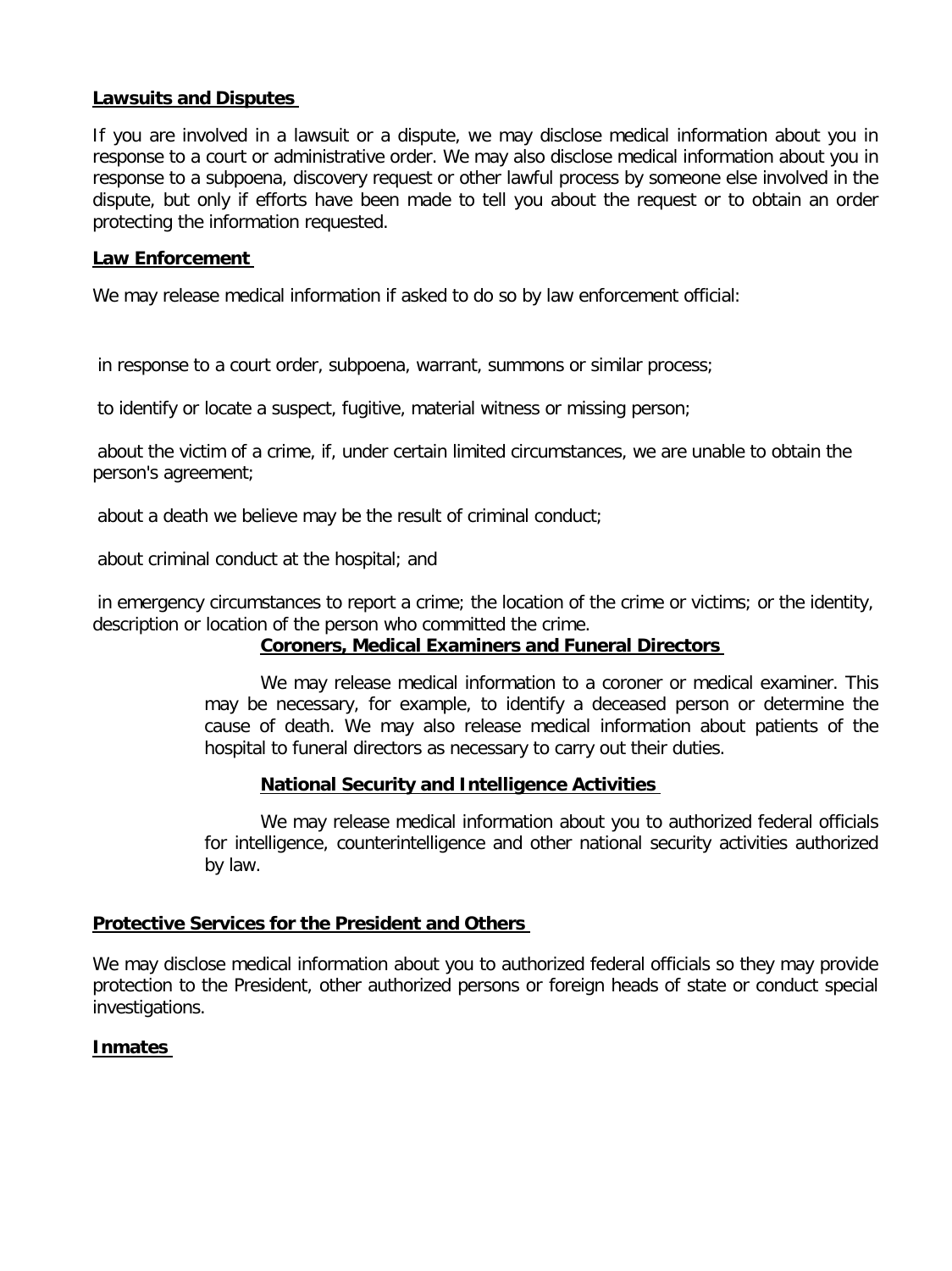If you are an inmate of a correctional institution or under the custody of a law enforcement official, we may release medical information about you to the correctional institution or law enforcement official. This release would be necessary (1) for the institution to provide you with health care, (2) to protect your health and safety or the health and safety of others, or (3) for the safety and security of the correctional institution.

# **2. YOUR RIGHTS REGARDING YOUR MEDICAL INFORMATION**

## **Right to Inspect and Copy**

You have the right to inspect and copy medical information that may be used to make decisions about your care. This includes medical and billing records, but does not include psychotherapy notes.

To inspect and copy medical information that may be used to make decisions about you, you must submit your request in writing to Health Information Management. If you request a copy of the information, we may charge a fee for the cost of copying, mailing or other supplies associated with your request.

We may deny your request to inspect and copy in some limited circumstances. If you are denied access to medical information, you may request that the denial be reviewed. Another licensed health care professional chosen by Indiana University will review your request and the denial. The person conducting the review will not be the person who denied your request. We will comply with the outcome of the review.

# **Right to Amend**

If you feel that medical information we have about you is incorrect, you have the right to request an amendment.

To request an amendment, your request must be made in writing and submitted to Indiana University Health Partners' Risk Management Department. In addition, you must provide a reason that supports your request.

We may deny your request for an amendment if it is not in writing or does not include a reason to support the request. In addition, we may deny your request if you ask us to amend information that:

was not created by us, unless the person or entity that created the information is no longer available to make the amendment;

is not part of the medical information kept by Indiana University Health Partners;

is not part of the information which you would be permitted to inspect and copy; or

is accurate and complete.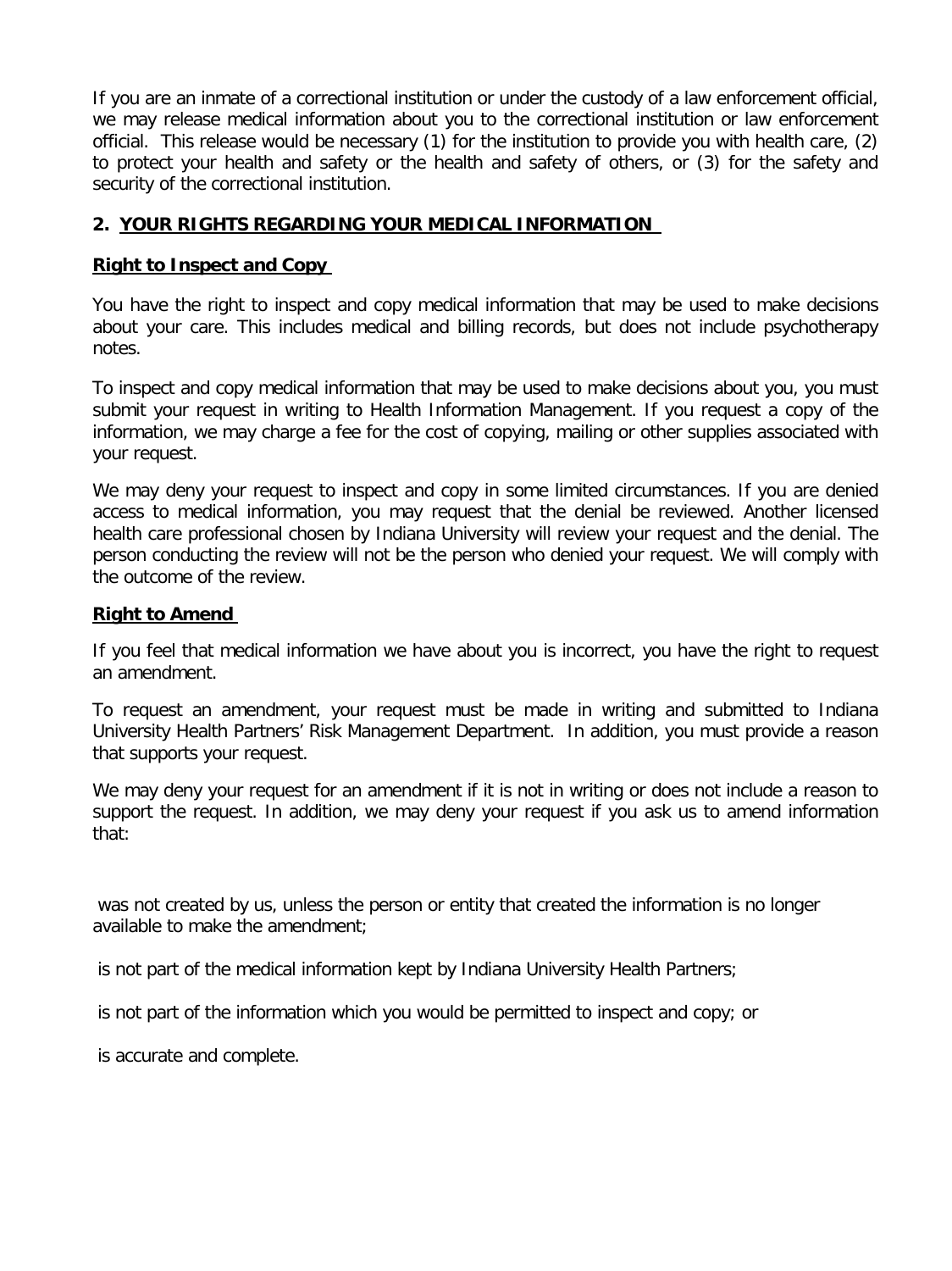## **Right to an Accounting of Disclosures**

You have the right to request an "accounting of disclosures." This is a list of disclosures we have made of your medical information, excluding disclosures for treatment, payment, health care operations, or disclosures you authorized in writing.

To request this list or accounting of disclosures, you must submit your request in writing to Indiana University Health Partners' Health Information Management Department. Your request must state a time period, which may not be longer than six years and may not include dates before April 14, 2003.

The first list you request within a 12-month period will be free. For additional lists, we may charge you for the cost of providing the list. We will notify you of the cost involved, and you may choose to withdraw or modify your request at that time, before any cost is incurred.

#### **Right to Request Restrictions**

You have the right to request a restriction or limitation on the ways medical information is used. You also have the right to request a limit on the medical information we disclose about you to someone who is involved in your care or the payment for your care, like a family member or friend. For example, you could ask that we not use or disclose information about a surgery that you had.

**We are not required to agree to your request**. If we do agree, we will comply with your request unless the information is needed to provide you emergency treatment. To request restrictions, you must make your request in writing to Indiana University Health Partners' Risk Management Department. In your request, you must tell us (1) what information you want to limit; (2) whether you want to limit our use, disclosure or both; and (3) to whom you want the limits to apply – for example, disclosures to your spouse.

## **Right to Request Confidential Communication**

You have the right to request that we communicate with you about medical matters in a certain way or at a certain location. For example, you can ask that we only contact you at work or by mail.

To request confidential communications, you must make your request in writing to Indiana University Health Partners' Risk Management Department. We will not ask you the reason for your request. We will accommodate all reasonable requests. Your request must specify how or where you wish to be contacted.

## **Right to a Paper Copy of This Notice**